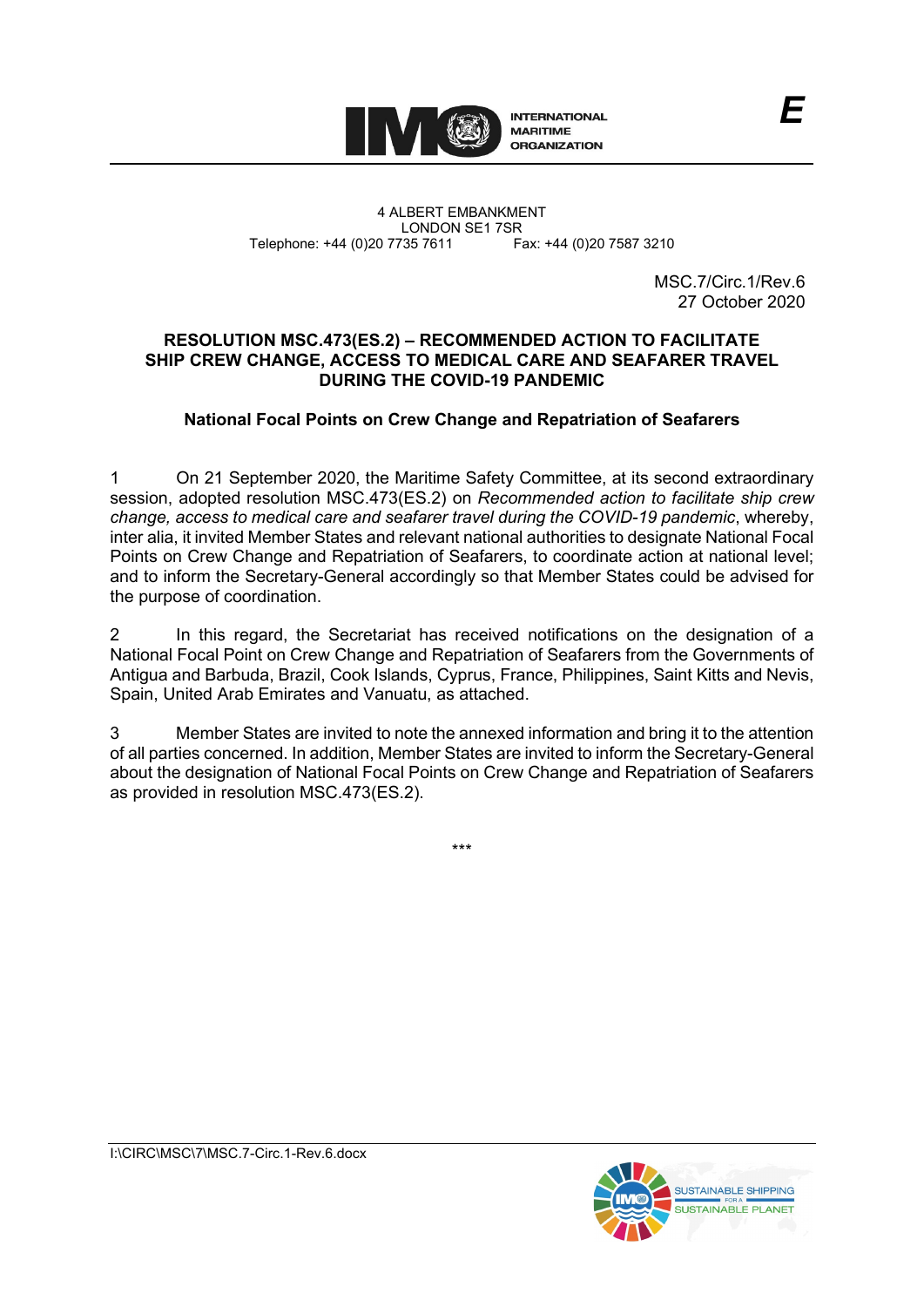## **ANNEX**

## **NATIONAL FOCAL POINTS ON CREW CHANGE AND REPATRIATION OF SEAFARERS**

#### **ANTIGUA AND BARBUDA**

Department of Marine Services and Merchant Shipping Technical Division

| Telephone: | +1 268 462 1273         |
|------------|-------------------------|
| Fax:       | +1 268 462 4358         |
| Email:     | technical@abregistry.ag |

#### **BRAZIL**

Ms. Ana Paula Santos da Silva Coordinator of the National Immigration Council of Migration Department

| Telephone: | +55 61 2025 3082     |
|------------|----------------------|
|            | +55 61 2025 3482     |
| Email:     | ana.santos@mj.gov.br |

## **COOK ISLANDS**

Ms. Moeroa Mamanu-Matheson

Postal address: P.O. Box 882, Rarotonga, Cook Islands Telephone:<br>Fmail<sup>.</sup> moeroa@maritimecookislands.com

#### **CYPRUS**

Deputy Ministry of Shipping

Visitors address: Kyllinis Street, 4007 Mesa Geitonia, Limassol, Cyprus Postal address: P.O. Box 56193, 3305 Limassol, Cyprus Telephone: +357 25 848 269 +357 99 642 801 Fax: +357 25 848 200<br>Email: crewchanges@dr [crewchanges@dms.gov.cy](mailto:crewchanges@dms.gov.cy)

#### **FRANCE**

French International Register Office

|            | Postal address: 5, place Sadi Carnot, 13002 Marseille, France |
|------------|---------------------------------------------------------------|
| Telephone: | +33 486 946 756                                               |
| Fax:       | +33 764 438 431                                               |
| Email:     | rif.crise@developpement-durable.gouv.fr                       |